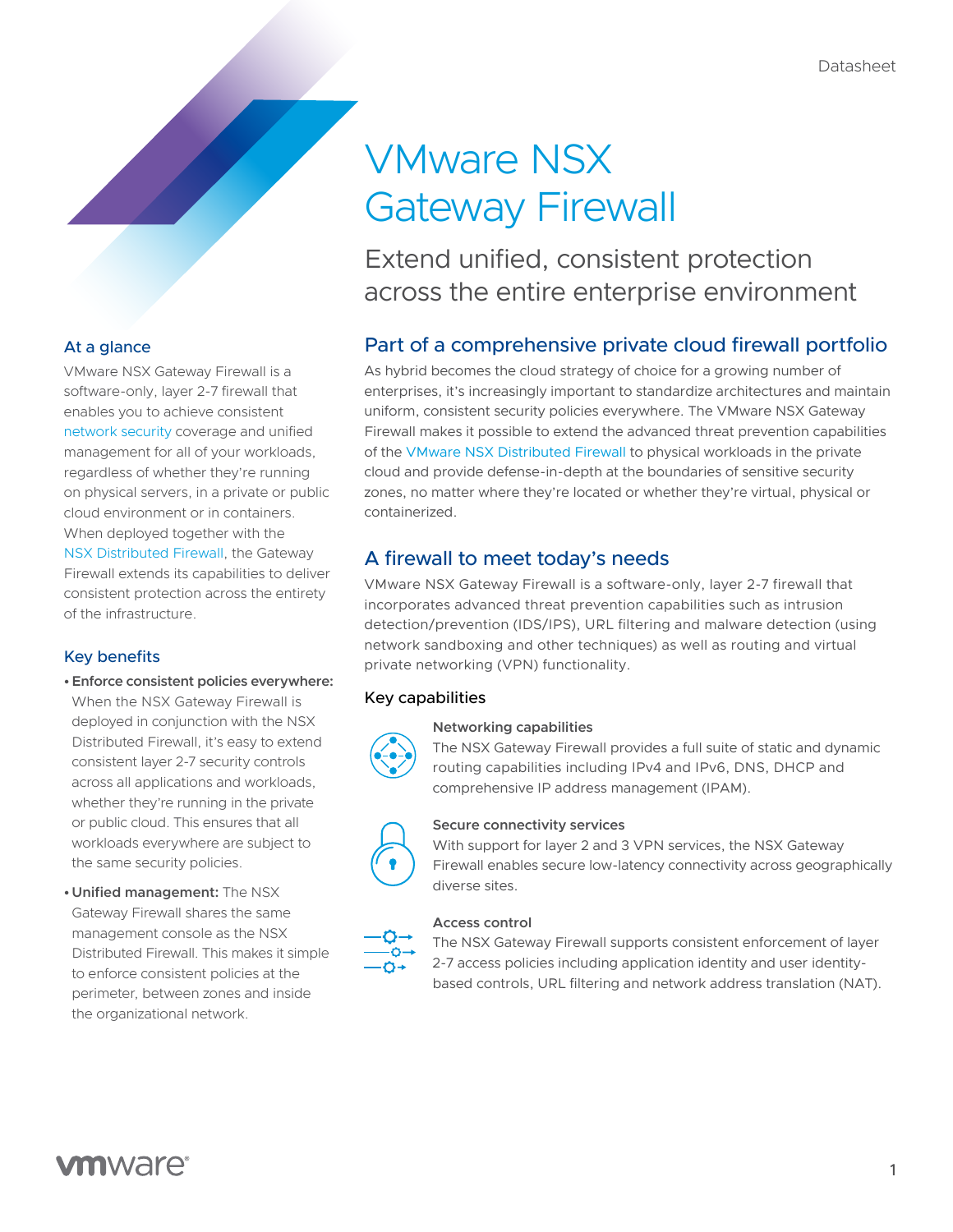## Key benefits cont'd

**•Cost savings:** Because the NSX Gateway Firewall runs on readily available server hardware, there's no need to purchase specialized hardware appliances or associated management contracts. You'll experience additional savings on operational expenditures due to the Gateway's Firewall's simplicity of management.

## Learn More

Check out these resources to learn more about protecting your entire ecosystem with a comprehensive, unified firewall solution. Reach out to your VMware Sales Representative for further details.

- •[Read about the VMware NSX Gateway](https://www.vmware.com/products/nsx-gateway-firewall.html)  [Firewall](https://www.vmware.com/products/nsx-gateway-firewall.html)
- •[Learn more about the VMware NSX](https://www.vmware.com/products/nsx-distributed-firewall.html)  [Distributed Firewall](https://www.vmware.com/products/nsx-distributed-firewall.html)



#### **Threat control**

The NSX Gateway Firewall incorporates advanced threat prevention capabilities to identify threats and block attacks. These include IDS/ IPS, malware detection that's integrated with network sandboxing, and full Transport Layer Security (TLS) decryption.



#### **Platform capabilities**

The NSX Gateway Firewall includes platform capabilities such as active-standby for high availability and native support for multi-tenancy to easily operationalize multi-tenant deployments.

#### **Deployment flexibility**

The NSX Gateway Firewall is available in two form factors: a virtual machine or an ISO image that can run on a physical server with no intermediary hypervisor. In either case, it can expand your firewalling capacity with no need for specialized hardware.

|                                                    | <b>NSX</b><br>Gateway | <b>NSX</b><br>Gateway<br><b>Firewall</b><br>with threat | <b>NSX</b><br>Gateway<br><b>Firewall with</b><br>advanced threat |
|----------------------------------------------------|-----------------------|---------------------------------------------------------|------------------------------------------------------------------|
| <b>Features</b>                                    | Firewall              | prevention                                              | prevention                                                       |
| L <sub>2</sub> -L <sub>4</sub> access control      | X                     | X                                                       | $\times$                                                         |
| Static, dynamic routing                            | X                     | X                                                       | X                                                                |
| L <sub>2</sub> and L <sub>3</sub> VPN <sub>s</sub> | X                     | X                                                       | X                                                                |
| User identity-based<br>access control              | X                     | X                                                       | X                                                                |
| Application identity-<br>based access control      | X                     | X                                                       | X                                                                |
| <b>URL</b> filtering                               | X                     | X                                                       | X                                                                |
| TLS decryption                                     | X                     | X                                                       | X                                                                |
| <b>IDS/IPS</b>                                     |                       | X                                                       | X                                                                |
| Network sandboxing                                 |                       |                                                         | X                                                                |